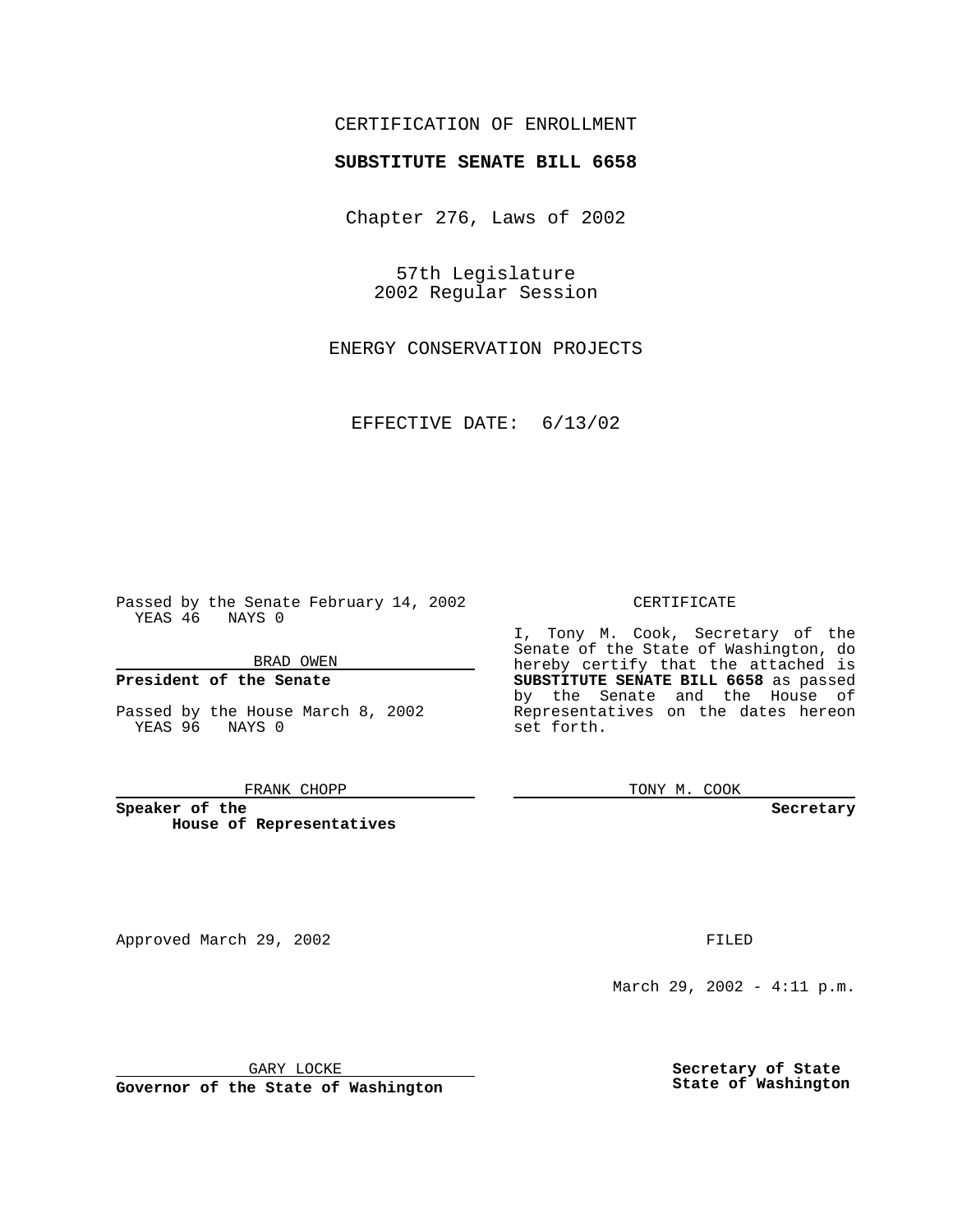# **SUBSTITUTE SENATE BILL 6658** \_\_\_\_\_\_\_\_\_\_\_\_\_\_\_\_\_\_\_\_\_\_\_\_\_\_\_\_\_\_\_\_\_\_\_\_\_\_\_\_\_\_\_\_\_\_\_

\_\_\_\_\_\_\_\_\_\_\_\_\_\_\_\_\_\_\_\_\_\_\_\_\_\_\_\_\_\_\_\_\_\_\_\_\_\_\_\_\_\_\_\_\_\_\_

Passed Legislature - 2002 Regular Session

**State of Washington 57th Legislature 2002 Regular Session**

**By** Senate Committee on Environment, Energy & Water (originally sponsored by Senators Poulsen, Hale, Regala, Morton, Fraser, Keiser and Rasmussen)

READ FIRST TIME 02/08/2002.

 AN ACT Relating to clarifying the types of energy conservation projects a public utility may assist its customers in financing; amending RCW 35.92.360 and 54.16.280; and creating a new section.

BE IT ENACTED BY THE LEGISLATURE OF THE STATE OF WASHINGTON:

 NEW SECTION. **Sec. 1.** The legislature finds that energy conservation can take many useful and cost-effective forms, and that the types of conservation projects available to utilities and customers evolve with time as technologies are developed and market conditions change. In some cases, electricity conservation projects are most cost-effective when they reduce the total amount of electricity consumed by an individual customer, and in other cases they can be cost-effective by reducing the amount of electricity a customer needs to purchase from an electric utility.

 The legislature intends to encourage and support a broad array of cost-effective energy conservation by electric utilities and customers alike by clarifying that public utilities may assist in the financing of projects that allow customers to generate their own electricity from renewable resources that do not depend on commercial sources of fuel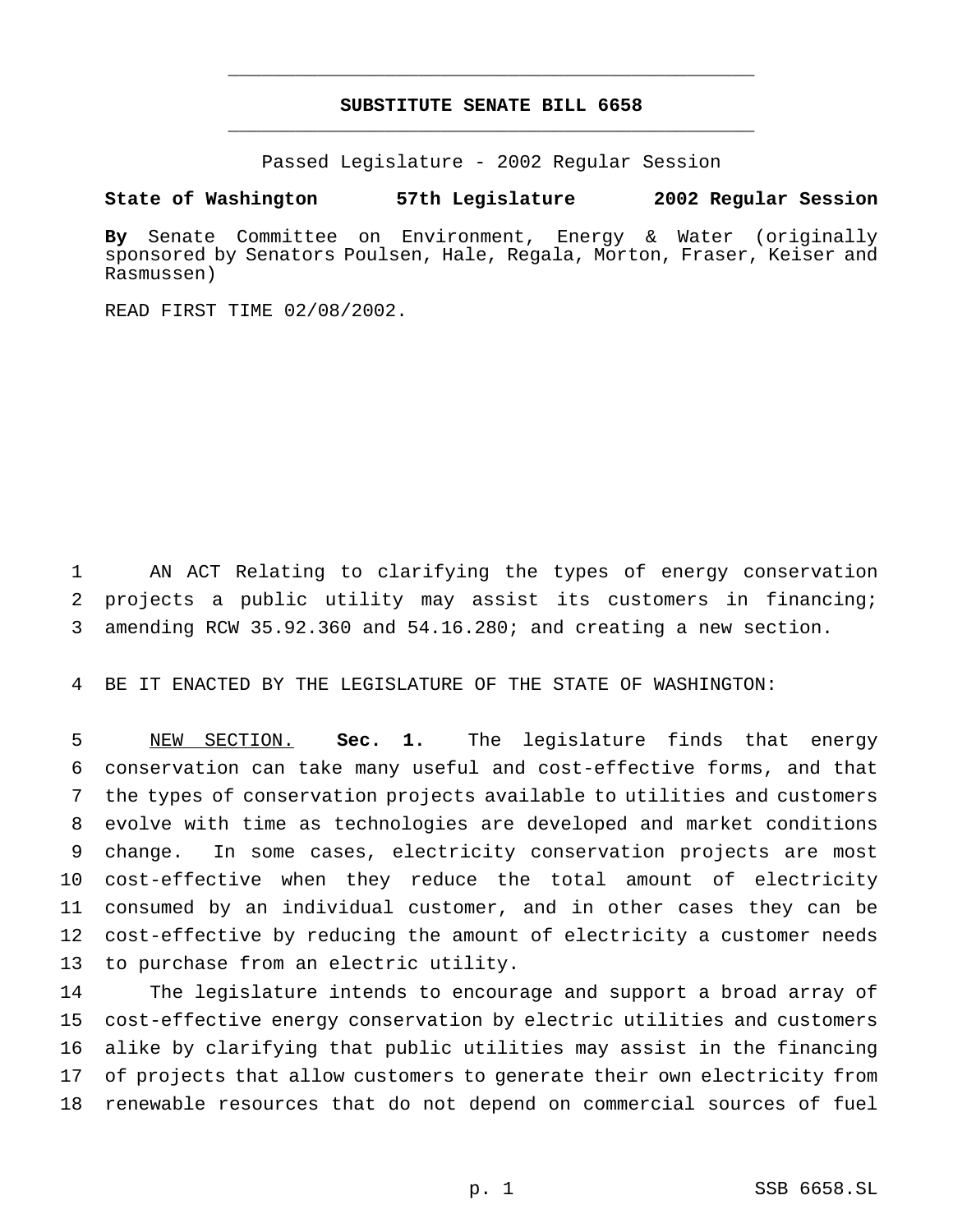thereby reducing the amount of electricity a public utility needs to generate or acquire on their customers' behalf.

 **Sec. 2.** RCW 35.92.360 and 1989 c 268 s 1 are each amended to read as follows:

 Any city or town engaged in the generation, sale, or distribution of energy is hereby authorized, within limits established by the Constitution of the state of Washington, to assist the owners of structures or equipment in financing the acquisition and installation of materials and equipment, for compensation or otherwise, for the conservation or more efficient use of energy in such structures or equipment pursuant to an energy conservation plan adopted by the city or town if the cost per unit of energy saved or produced by the use of such materials and equipment is less than the cost per unit of energy produced by the next least costly new energy resource which the city or town could acquire to meet future demand. Any financing authorized under this chapter shall only be used for conservation purposes in existing structures, and such financing shall not be used for any purpose which results in a conversion from one energy source to 19 another. For the purposes of this section, "conservation purposes in existing structures" may include projects to allow a municipal electric 21 utility's customers to generate all or a portion of their own electricity through the on-site installation of a distributed 23 electricity generation system that uses as its fuel solar, wind, 24 geothermal, or hydropower, or other renewable resource that is 25 available on-site and not from a commercial source. Such projects shall not be considered "a conversion from one energy source to another" which is limited to the change or substitution of one 28 commercial energy supplier for another commercial energy supplier. Except where otherwise authorized, such assistance shall be limited to: (1) Providing an inspection of the structure or equipment, either directly or through one or more inspectors under contract, to determine and inform the owner of the estimated cost of purchasing and installing conservation materials and equipment for which financial assistance

 will be approved and the estimated life cycle savings in energy costs that are likely to result from the installation of such materials or equipment;

 (2) Providing a list of businesses who sell and install such materials and equipment within or in close proximity to the service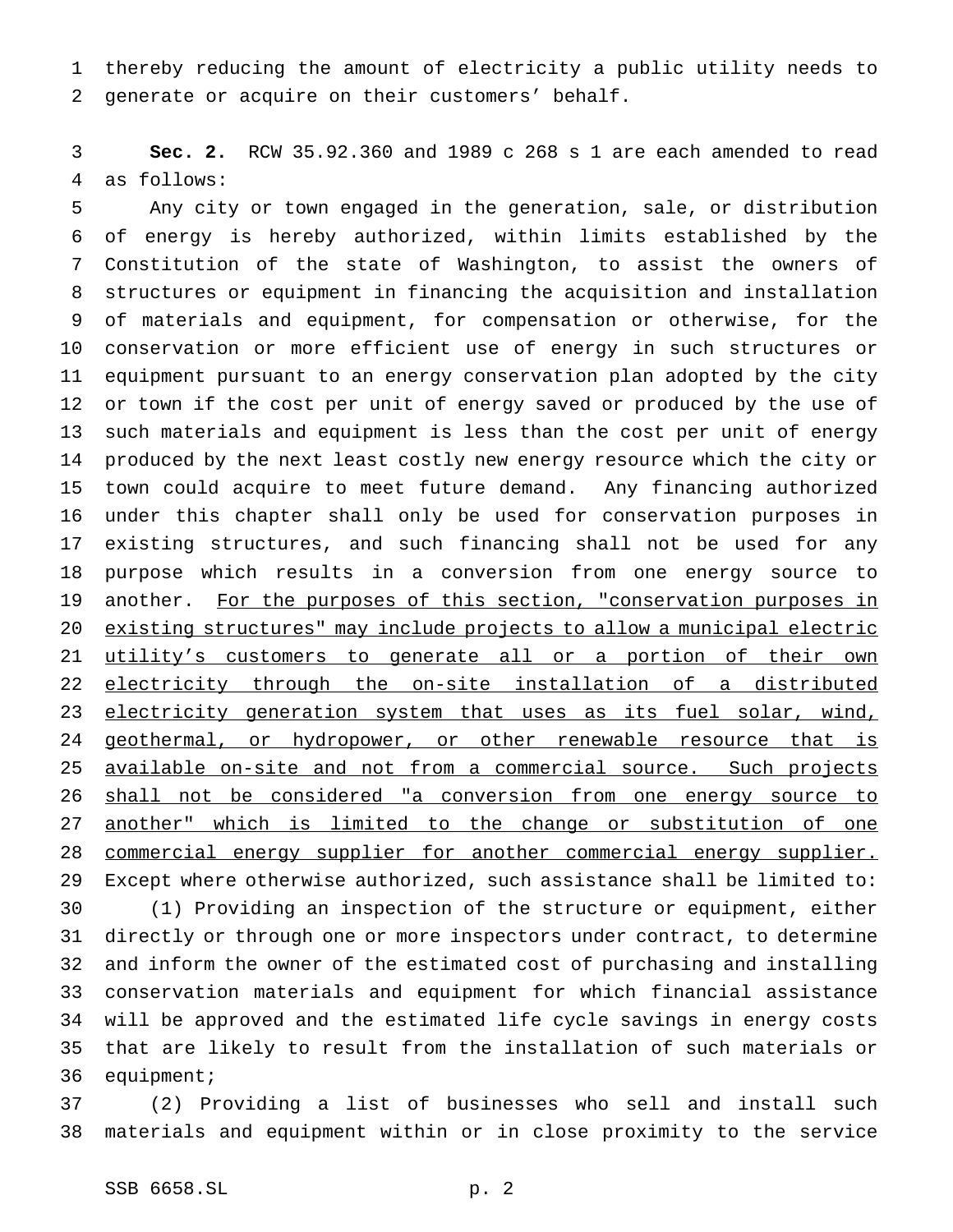area of the city or town, each of which businesses shall have requested to be included and shall have the ability to provide the products in a workmanlike manner and to utilize such materials in accordance with the prevailing national standards.

 (3) Arranging to have approved conservation materials and equipment installed by a private contractor whose bid is acceptable to the owner of the residential structure and verifying such installation; and

 (4) Arranging or providing financing for the purchase and installation of approved conservation materials and equipment. Such materials and equipment shall be purchased from a private business and shall be installed by a private business or the owner.

 (5) Pay back shall be in the form of incremental additions to the utility bill, billed either together with use charge or separately. Loans shall not exceed one hundred twenty months in length.

 **Sec. 3.** RCW 54.16.280 and 1989 c 268 s 2 are each amended to read as follows:

 Any district is hereby authorized, within limits established by the Constitution of the state of Washington, to assist the owners of structures or equipment in financing the acquisition and installation of materials and equipment, for compensation or otherwise, for the conservation or more efficient use of energy in such structures or equipment pursuant to an energy conservation plan adopted by the district if the cost per unit of energy saved or produced by the use of such materials and equipment is less than the cost per unit of energy produced by the next least costly new energy resource which the district could acquire to meet future demand. Any financing authorized under this chapter shall only be used for conservation purposes in existing structures, and such financing shall not be used for any purpose which results in a conversion from one energy source to 30 another. For the purposes of this section, "conservation purposes in existing structures" may include projects to allow a district's 32 customers to generate all or a portion of their own electricity through 33 the on-site installation of a distributed electricity generation system that uses as its fuel solar, wind, geothermal, or hydropower, or other renewable resource that is available on-site and not from a commercial source. Such projects shall not be considered "a conversion from one energy source to another" which is limited to the change or substitution of one commercial energy supplier for another commercial